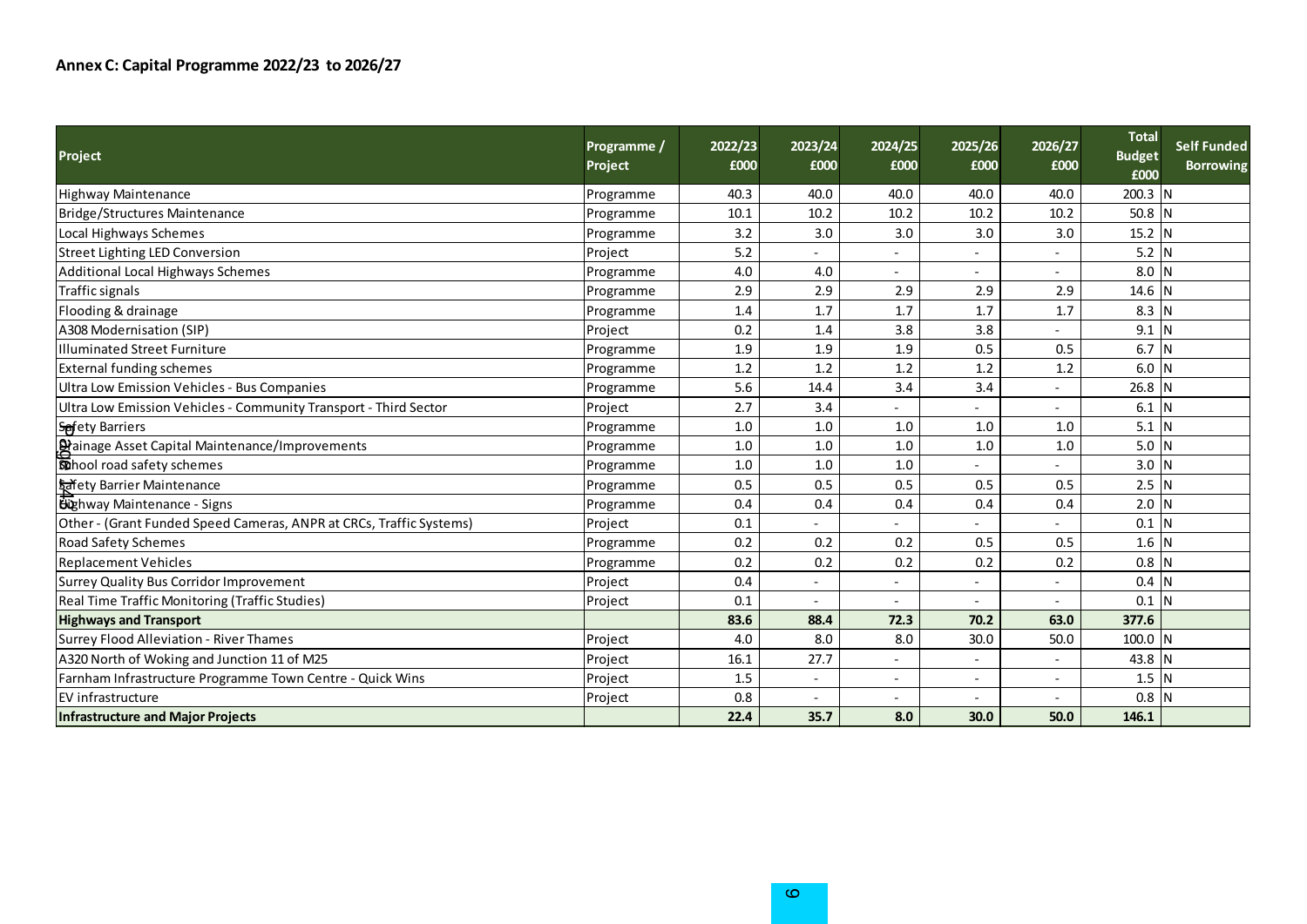|                                                                        |                        |                 | O.              |                          |                          |                 |                                       |                                        |
|------------------------------------------------------------------------|------------------------|-----------------|-----------------|--------------------------|--------------------------|-----------------|---------------------------------------|----------------------------------------|
| <b>Project</b>                                                         | Programme /<br>Project | 2022/23<br>£000 | 2023/24<br>£000 | 2024/25<br>£000          | 2025/26<br>£000          | 2026/27<br>£000 | <b>Total</b><br><b>Budget</b><br>£000 | <b>Self Funded</b><br><b>Borrowing</b> |
| Surrey Flood Alleviation - Wider Schemes                               | Programme              | 3.5             | 3.6             | 6.0                      | 4.9                      | 3.8             | $21.8$ N                              |                                        |
| Public Rights of Way                                                   | Programme              | 0.7             | 0.7             | 0.7                      | 0.7                      | 0.7             | $3.7$ N                               |                                        |
| Improving Access to the Countryside                                    | Project                | 0.3             | 0.0             | 0.0                      | 0.0                      | 0.0             | $0.5$ N                               |                                        |
| <b>Basingstoke Canal</b>                                               | Programme              | 0.2             | 0.2             | 0.1                      | 0.1                      | 0.1             | $0.6$ N                               |                                        |
| Smallfield Safety Scheme (CIL)                                         | Project                | 0.3             |                 |                          |                          |                 | $0.3$ N                               |                                        |
| Closed landfill sites                                                  | Programme              | 0.1             | 0.1             | 0.1                      | 0.1                      | 0.1             | $0.3$ N                               |                                        |
| <b>Greener Homes LAD contribution</b>                                  | Programme              | 0.5             | ۰               | ٠                        |                          |                 | $0.5$ N                               |                                        |
| Active Travel (both EATF & future)                                     | Programme              | 3.5             | ÷,              | $\overline{\phantom{0}}$ | $\overline{\phantom{0}}$ |                 | $3.5$ N                               |                                        |
| Treescapes                                                             | Project                | 0.1             | 0.0             | ۰                        |                          |                 | $0.1$ N                               |                                        |
| <b>Waste Recycling Initiatives</b>                                     | Programme              | 0.2             | 0.2             | $\qquad \qquad -$        | $\qquad \qquad -$        | $\qquad \qquad$ | 0.4                                   | IΝ                                     |
| <b>Woodland Creation (Tree Planting)</b>                               | Project                | 0.0             | 0.0             | 0.1                      |                          |                 | 0.1                                   |                                        |
| Public Rights of Way - Externally Funded                               | Project                | 0.1             | 0.1             | 0.1                      | 0.1                      | 0.1             | 0.3                                   |                                        |
| CRC Improvements (Leatherhead WTS)                                     | Project                | 0.4             |                 |                          |                          |                 | 0.4                                   |                                        |
| Greener Homes LAD Grant Funded scheme                                  | Programme              | 2.6             |                 | ۰                        | ۰                        |                 | 2.6                                   |                                        |
| Basingstoke Canal - Externally Funded                                  | Project                | 0.0             | 0.5             | $\overline{\phantom{0}}$ |                          |                 | 0.6                                   |                                        |
| Environment                                                            |                        | 12.5            | 5.4             | 7.0                      | 5.9                      | 4.8             | 35.6                                  |                                        |
| <b>Arrey Fire - Purchase of New Fire Engines &amp; Equipment</b>       | Programme              | 4.6             | 4.0             | 2.3                      | 2.3                      | 2.8             | 15.9 N                                |                                        |
| <b>Fore Vehicles &amp; Equipment</b>                                   | Programme              | 1.3             | 2.6             | 0.5                      |                          |                 | 4.4                                   |                                        |
| Fite - Making Surrey Safer - Our Plan 2020-2023 (Community Resilience) | Project                | 0.7             | 0.5             | 0.5                      | 0.5                      | 0.5             | $2.5$ N                               |                                        |
| Starrey Fire & Rescue Service                                          |                        | 6.5             | 7.1             | 3.2                      | 2.7                      | 3.2             | 22.8                                  |                                        |
| <b>INFRASTRUCTURE</b>                                                  |                        | 125.1           | 136.5           | 90.6                     | 108.9                    | 121.1           | 582.1                                 |                                        |
| IT&D Hardware (incl accessibility equipment)                           | Programme              | 0.8             | 3.8             | 5.6                      | 1.2                      | 1.2             | $12.6$ N                              |                                        |
| Digital Business & Insights Programme - ERP Replacement                | Programme              | 1.6             |                 |                          | ۰                        |                 | $1.6$ N                               |                                        |
| <b>IT&amp;D Infrastructure</b>                                         | Programme              | 1.0             | 1.1             | 2.0                      | 1.0                      | 1.0             | 6.1                                   |                                        |
| Telephones UNICORN network (BT)                                        | Programme              | 1.5             | 0.1             | 0.1                      | 0.1                      | 0.1             | $2.0$ N                               |                                        |
| <b>Education Management System</b>                                     | Project                | 0.7             |                 |                          |                          |                 | $0.7$ N                               |                                        |
| Data Centre Replacement                                                | Project                | 0.0             | 0.1             | 0.1                      | 0.1                      | 0.1             | $0.4$ N                               |                                        |
| IT                                                                     |                        | 5.7             | 5.0             | 7.9                      | 2.4                      | 2.4             | 23.4                                  |                                        |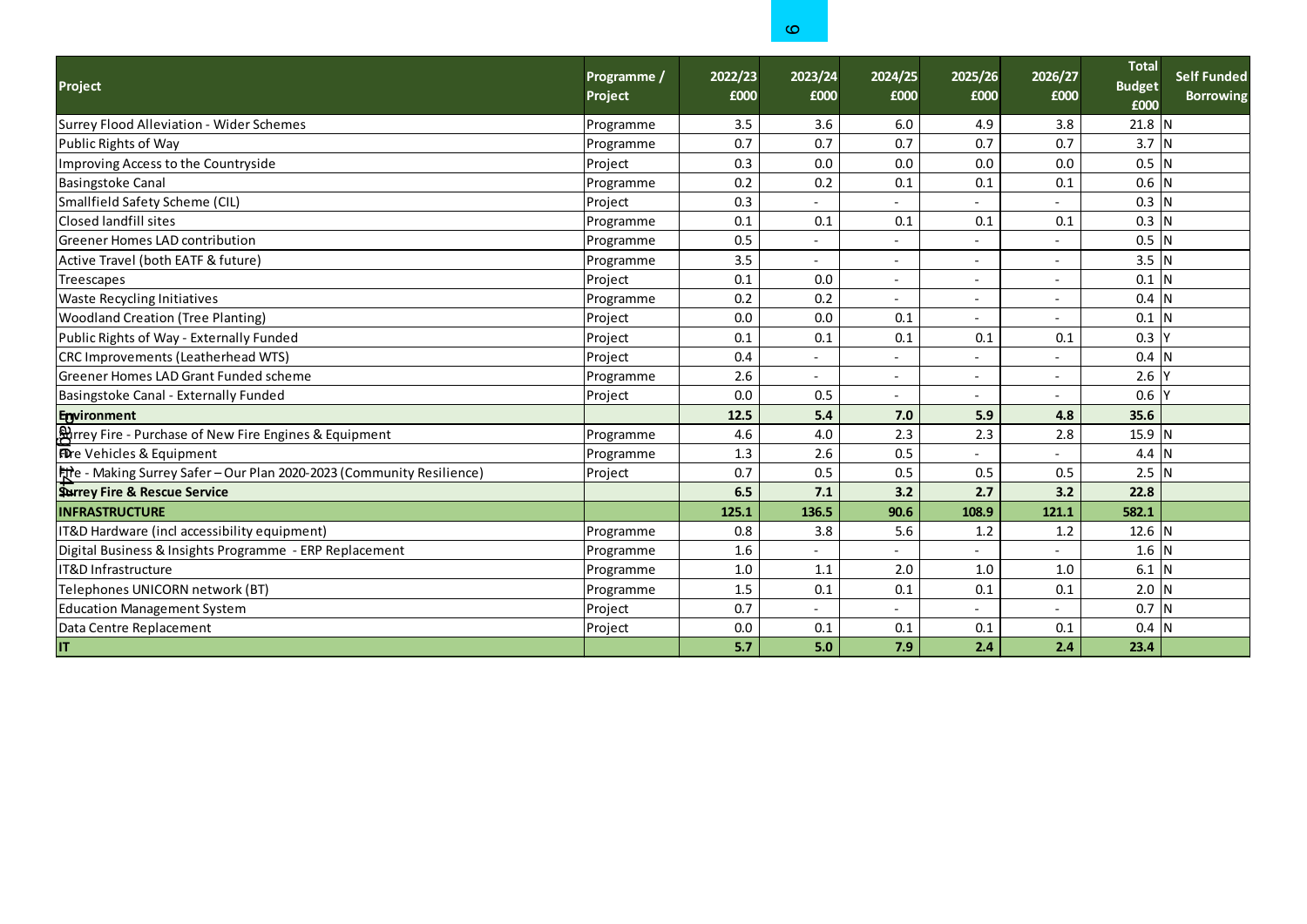| Project                                   | Programme /<br>Project | 2022/23<br>£000 | 2023/24<br>£000          | 2024/25<br>£000          | 2025/26<br>£000          | 2026/27<br>£000          | <b>Total</b><br><b>Budget</b><br>£000 | <b>Self Funded</b><br><b>Borrowing</b> |
|-------------------------------------------|------------------------|-----------------|--------------------------|--------------------------|--------------------------|--------------------------|---------------------------------------|----------------------------------------|
| Schools Basic Need                        | Programme              | 27.0            | 34.3                     | 26.6                     | 26.3                     | 25.0                     | 139.2 N                               |                                        |
| Recurring Capital Maintenance Schools     | Programme              | 9.0             | 17.0                     | 18.0                     | 19.0                     | 19.0                     | 82.0 N                                |                                        |
| <b>SEND</b>                               | Programme              | 16.9            | 16.7                     | 16.9                     | 14.8                     | 0.2                      | 65.4                                  |                                        |
| Devolved formula capital                  | Programme              | 1.1             | 1.1                      | 1.1                      | 1.1                      | 1.1                      | 5.7 N                                 |                                        |
| Recurring Capital Maintenance Non-Schools | Programme              | 8.0             | 12.0                     | 12.0                     | 12.0                     | 12.0                     | 56.0 N                                |                                        |
| <b>LAC Schemes</b>                        | Project                | 4.9             | 5.0                      | 10.0                     | 8.8                      | 5.6                      | 34.2                                  |                                        |
| Agile Office Strategy                     | Programme              | $1.0\,$         | 3.8                      |                          |                          |                          | 4.7                                   |                                        |
| <b>Wray Park</b>                          | Project                |                 | 4.8                      |                          |                          |                          | 4.8                                   |                                        |
| <b>SOLD - Thames Young Mariners</b>       | Project                | 2.2             | 3.0                      | 0.9                      |                          |                          | 6.1                                   |                                        |
| Caterham Hill Library                     | Project                | 2.0             | 3.4                      |                          | $\overline{\phantom{a}}$ | $\overline{\phantom{a}}$ | 5.4                                   |                                        |
| Agile Office Estate                       | Project                | 0.9             |                          |                          |                          | $\overline{\phantom{a}}$ | 0.9                                   | N                                      |
| Winter Maintenance Depot (Salt Barns)     | Project                | 1.6             |                          |                          |                          |                          | 1.6                                   | N                                      |
| <b>Extra Care Housing</b>                 | Project                | 1.0             | 0.7                      | 0.7                      |                          |                          | 2.3                                   |                                        |
| <b>Bookham YC</b>                         | Project                | 0.5             | 1.6                      |                          |                          | $\blacksquare$           | $2.1$ N                               |                                        |
| <b>Woodhatch Master Planning</b>          | Project                | 1.0             | 0.7                      |                          |                          |                          | $1.7$ N                               |                                        |
| Independent Living                        | Project                | 0.6             |                          |                          |                          |                          | 0.6                                   |                                        |
| Pondell Gypsy Site                        | Project                | 0.7             |                          |                          |                          |                          | 0.7                                   |                                        |
| <b>A</b> terham/Downs Land Remediation    | Project                | 0.2             | $\overline{\phantom{a}}$ | $\overline{\phantom{a}}$ | $\overline{\phantom{a}}$ | $\overline{\phantom{a}}$ | $0.2$ N                               |                                        |
| Applewood Respite Care                    | Project                | 0.3             | $\overline{\phantom{a}}$ |                          |                          | $\overline{\phantom{a}}$ | $0.3$ N                               |                                        |
| <b>Cypsy Sites</b>                        | Project                | 0.4             |                          |                          |                          |                          | 0.4                                   | N                                      |
| <b>Pand and Property</b>                  |                        | 79.2            | 103.9                    | 86.2                     | 82.0                     | 63.0                     | 414.3                                 |                                        |
| Foster carer grants                       | Programme              | 0.2             | 0.5                      | 0.2                      | 0.2                      | 0.2                      | $1.3$ N                               |                                        |
| <b>Adaptions For CWD</b>                  | Programme              | 0.3             | 0.7                      | 0.3                      | 0.3                      | 0.3                      | 2.1                                   | N                                      |
| <b>Children Services</b>                  |                        | 0.5             | 1.2                      | 0.5                      | 0.5                      | 0.5                      | 3.4                                   |                                        |
| Adults Capital Equipment                  | Programme              | 1.5             | 1.5                      | 1.5                      | 1.5                      | 1.5                      | $7.5$ N                               |                                        |
| In house capital improvement scheme       | Programme              | 0.1             | 0.1                      | 0.1                      | 0.1                      | 0.1                      | $0.5$ N                               |                                        |
| <b>Adult Social Care</b>                  |                        | 1.6             | 1.6                      | 1.6                      | 1.6                      | 1.6                      | 8.0                                   |                                        |
| <b>PROPERTY</b>                           |                        | 81.4            | 106.7                    | 88.3                     | 84.1                     | 65.1                     | 425.6                                 |                                        |
| <b>BUDGET</b>                             |                        | 212.1           | 248.3                    | 186.8                    | 195.5                    | 188.6                    | 1,031.2                               |                                        |
| Your Fund Surrey                          | Programme              | 18.0            | 20.0                     | 20.0                     | 20.0                     | 20.0                     | 98.0 N                                |                                        |
| Pipeline                                  |                        | 71.0            | 204.0                    | 218.7                    | 185.1                    | 101.7                    | 780.4                                 |                                        |
| <b>TOTAL CAPITAL PROGRAMME</b>            |                        | 301.0           | 472.3                    | 425.4                    | 400.6                    | 310.3                    | 1,909.6                               |                                        |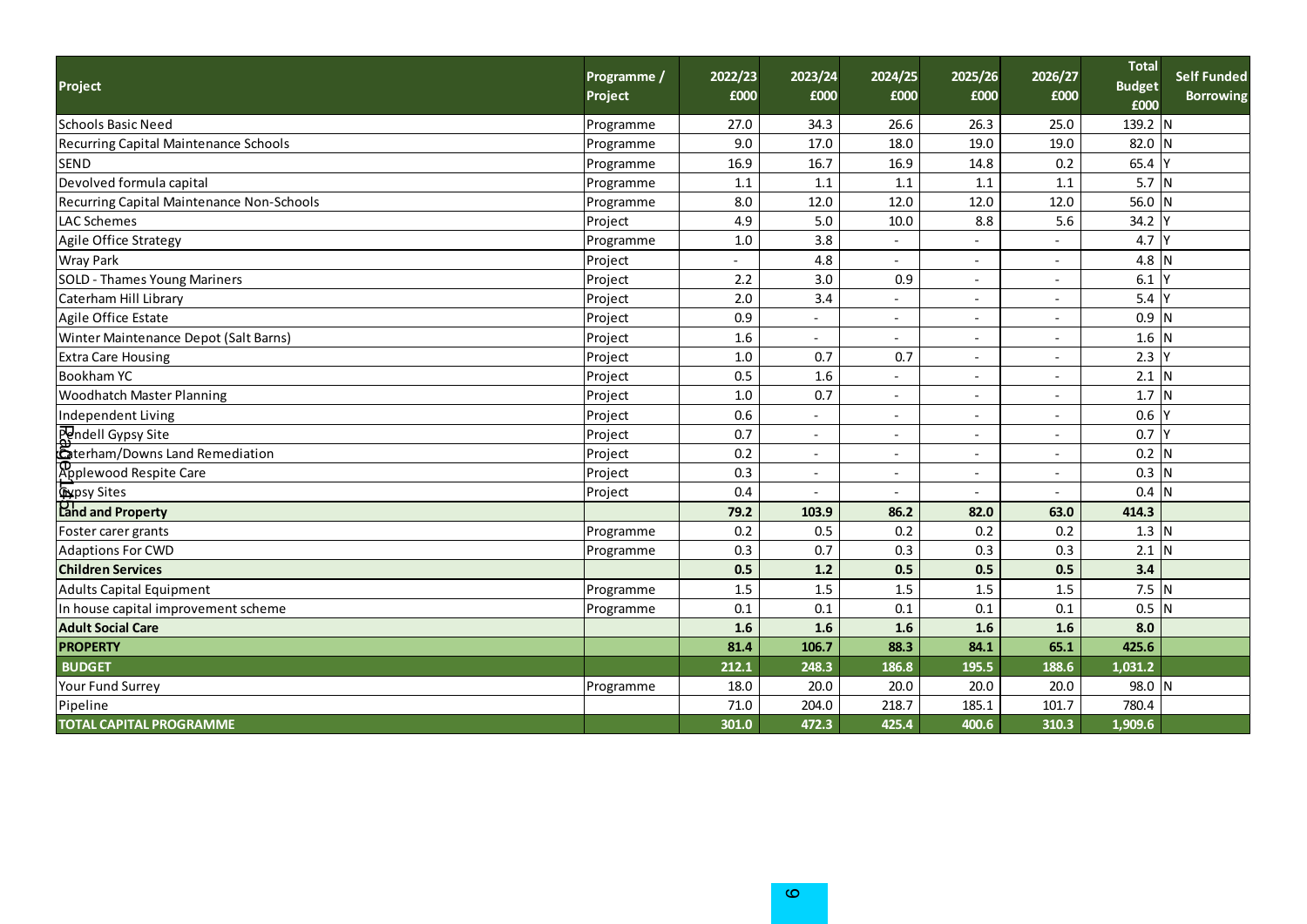## **Capital Programme – Financing 2022/23 to 2026/27**

|                                                                                                                                                                                                                                                                                                                                      |                 | O.                       |                 |                 |                 |                                       |
|--------------------------------------------------------------------------------------------------------------------------------------------------------------------------------------------------------------------------------------------------------------------------------------------------------------------------------------|-----------------|--------------------------|-----------------|-----------------|-----------------|---------------------------------------|
| Capital Programme - Financing 2022/23 to 2026/27                                                                                                                                                                                                                                                                                     |                 |                          |                 |                 |                 |                                       |
| <b>Funding Source</b>                                                                                                                                                                                                                                                                                                                | 2022/23<br>£000 | 2023/24<br>£000          | 2024/25<br>£000 | 2025/26<br>£000 | 2026/27<br>£000 | <b>Total</b><br><b>Budget</b><br>£000 |
| Grant / Contribution                                                                                                                                                                                                                                                                                                                 | 118.9           | 157.4                    | 126.7           | 130.5           | 83.2            | 616.7                                 |
| Receipts                                                                                                                                                                                                                                                                                                                             |                 | $\overline{\phantom{a}}$ |                 | $\sim$          |                 |                                       |
| Revenue                                                                                                                                                                                                                                                                                                                              | 6.2             | 6.9                      | 6.4             | 5.9             | 5.9             | 31.3                                  |
| <b>Funded Borrowing</b>                                                                                                                                                                                                                                                                                                              | 34.8            | 79.3                     | 81.3            | 71.6            | 52.0            | 319.0                                 |
| <b>Unfunded Borrowing</b>                                                                                                                                                                                                                                                                                                            | 141.0           | 228.7                    | 211.1           | 192.5           | 169.2           | 942.5                                 |
| <b>TOTAL FUNDING</b>                                                                                                                                                                                                                                                                                                                 | 301.0           | 472.3                    | 425.4           | 400.6           | 310.3           | 1,909.6                               |
| *Columns and rows may not sum due to the impact of minor rounding discrepancies<br>Note: Each allocation has been categorised as a programme - where future amounts will be revisited throughout the MTFS, or an individual project - where alth<br>forecast may change, commitment to delivery would only be reviewed by exception. |                 |                          |                 |                 |                 |                                       |
| Page<br>146                                                                                                                                                                                                                                                                                                                          |                 |                          |                 |                 |                 |                                       |

Note: Each allocation has been categorised as a programme - where future amounts will be revisited throughout the MTFS, or an individual project - where although the forecast may change, commitment to delivery would only be reviewed by exception.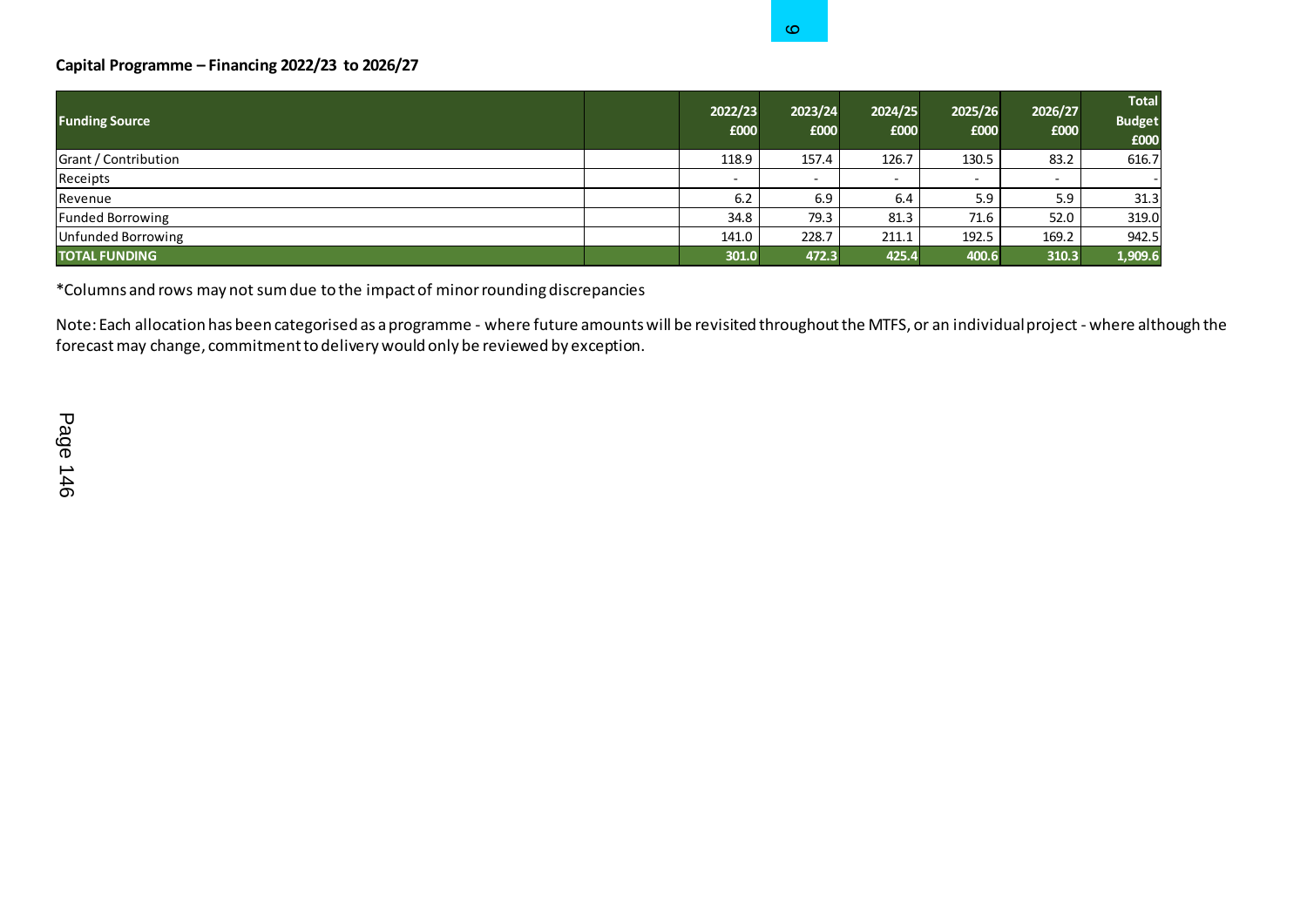## **Capital Programme: Outcome Delivery**

|                                                    |                                                                             |                         |                                                                                                                                            | Priority Objectives and Contribution to Vision 2030               |                                  |                                 |                                  |                                                                        |                                                                                                                 |                                                                                                                   |                                                                                                                                |                                                                                                                                                                   |                                                                                                                                                           |                                                                                  |                                                 |                                                                                            |                                                                                                  |                              |
|----------------------------------------------------|-----------------------------------------------------------------------------|-------------------------|--------------------------------------------------------------------------------------------------------------------------------------------|-------------------------------------------------------------------|----------------------------------|---------------------------------|----------------------------------|------------------------------------------------------------------------|-----------------------------------------------------------------------------------------------------------------|-------------------------------------------------------------------------------------------------------------------|--------------------------------------------------------------------------------------------------------------------------------|-------------------------------------------------------------------------------------------------------------------------------------------------------------------|-----------------------------------------------------------------------------------------------------------------------------------------------------------|----------------------------------------------------------------------------------|-------------------------------------------------|--------------------------------------------------------------------------------------------|--------------------------------------------------------------------------------------------------|------------------------------|
| Strategic<br>Capital Group                         | <b>Capital Budget</b>                                                       | <b>MTFS Total</b><br>£m | <b>Key Outcomes</b>                                                                                                                        | Growing a<br>sustainable<br>economy so<br>everyone<br>can benefit | Tackling<br>health<br>inequality | Enabling<br>a greener<br>future | <b>Empowering</b><br>Communities | Children<br>& young<br>people are<br>safe & fee<br>safe &<br>confident | Everyone<br>benefits<br>from<br>education<br>skills &<br>mploymen<br>that help<br>them to<br>succeed in<br>life | Everyone<br>ves healthy<br>active &<br>fulfilling<br>lives &<br>iakes gooc<br>choices<br>about their<br>wellbeing | <b>Everyone</b><br>gets the<br>health &<br>social care<br>support &<br>information<br>they need at<br>he right time<br>& place | <b>Communities</b><br>are<br>velcoming &<br>supporting<br>especially of<br>າose most in<br>need &<br>people feel<br>able to<br>contribute to<br>community<br>life | <b>Residents live</b><br>n clean, safe &<br>green<br>communities<br>where people &<br>organisations<br>embrace their<br>environmental<br>responsibilities | Journeys<br>across the<br>county are<br>easier,<br>more<br>redictable<br>& safer | <b>Businesses</b><br>thrive in<br><b>Surrey</b> | Everyone<br>has a place<br>they can call<br>home with<br>appropriate<br>housing for<br>all | Well<br>connected<br>communities<br>with effective<br>infrastructure<br>that grow<br>sustainably | Transforming<br>as a Council |
| Infrastructure                                     | Highway<br>Maintenance                                                      | 200.3                   | Improvement in the condition of roads,<br>footways and cycleways                                                                           | C                                                                 |                                  |                                 |                                  |                                                                        |                                                                                                                 |                                                                                                                   |                                                                                                                                |                                                                                                                                                                   |                                                                                                                                                           |                                                                                  |                                                 |                                                                                            | O                                                                                                |                              |
| Infrastructure                                     | Bridges and other<br>maintenance                                            |                         | Improvement in the condition of<br>50.8 bridges, structures and other highways<br>nfrastructure                                            | O                                                                 |                                  |                                 |                                  |                                                                        |                                                                                                                 |                                                                                                                   |                                                                                                                                |                                                                                                                                                                   |                                                                                                                                                           | œ                                                                                |                                                 |                                                                                            |                                                                                                  |                              |
| Infrastructure                                     | Ultra Low Emission<br>Vehicles - Bus<br>Companies                           | 26.8                    | Working with transport providers to<br>introduce ultra low emission vehicles to<br>reduce the carbon footprint of the<br>transport network |                                                                   |                                  |                                 |                                  |                                                                        |                                                                                                                 |                                                                                                                   |                                                                                                                                |                                                                                                                                                                   |                                                                                                                                                           |                                                                                  |                                                 |                                                                                            | e                                                                                                |                              |
|                                                    | A320 North of<br>Infrastructure Woking and Junction<br>11 of M25            |                         | Strategic infrastructure improvement to<br>43.8 enable the delivery of new housing and<br>alleviate congestion                             | O                                                                 |                                  | 0                               |                                  |                                                                        |                                                                                                                 |                                                                                                                   |                                                                                                                                |                                                                                                                                                                   |                                                                                                                                                           | ●                                                                                | O                                               | $\bullet$                                                                                  | $\bullet$                                                                                        |                              |
| $\begin{array}{c}\n\hline\n\hline\nD\n\end{array}$ | Surrey Flood<br>Alleviation - River<br>Thames and Wider<br>Schemes          |                         | Flood alleviation programme for the<br>100.0 River Thames and across the county to<br>safeguard homes and businesses                       | C                                                                 |                                  |                                 |                                  |                                                                        |                                                                                                                 |                                                                                                                   |                                                                                                                                |                                                                                                                                                                   |                                                                                                                                                           |                                                                                  |                                                 |                                                                                            |                                                                                                  |                              |
|                                                    | Schools Basic Need                                                          | 139.2                   | Provision of school places to meet rising<br>pupil numbers                                                                                 |                                                                   |                                  |                                 |                                  | $\bullet$                                                              | $\bullet$                                                                                                       |                                                                                                                   |                                                                                                                                |                                                                                                                                                                   |                                                                                                                                                           |                                                                                  |                                                 |                                                                                            | $\bullet$                                                                                        |                              |
| Property                                           | Recurring Capital<br>Maintenance of<br>Schools                              | 82.0                    | Maintenance of schools to enable<br>continued safe provision of education                                                                  |                                                                   |                                  |                                 |                                  |                                                                        | $\bullet$                                                                                                       |                                                                                                                   |                                                                                                                                |                                                                                                                                                                   |                                                                                                                                                           |                                                                                  |                                                 |                                                                                            |                                                                                                  |                              |
| Property                                           | Special Educational<br>Need and / or<br>Disability Strategy<br>Phase 1 - 3) |                         | Provides spaces for children with<br>Special Education Needs and / or<br>Disabilities; part of the CFLC efficiency<br>programme            |                                                                   |                                  |                                 |                                  |                                                                        |                                                                                                                 |                                                                                                                   |                                                                                                                                |                                                                                                                                                                   |                                                                                                                                                           |                                                                                  |                                                 |                                                                                            |                                                                                                  |                              |
| Property                                           | ooked after Children<br>LAC) Schemes                                        |                         | Capital investment across our<br>34.2 residential estate to increase capacity in<br>Surrey                                                 |                                                                   | O                                |                                 | O                                | $\bullet$                                                              | $\bullet$                                                                                                       |                                                                                                                   |                                                                                                                                | G                                                                                                                                                                 |                                                                                                                                                           |                                                                                  |                                                 |                                                                                            |                                                                                                  |                              |
| Property                                           | Recurring Capital<br>Maintenance Non-<br>Schools                            | 56.0                    | Maintains Council assets in a cost-<br>effective and safe way                                                                              |                                                                   |                                  |                                 |                                  |                                                                        |                                                                                                                 |                                                                                                                   |                                                                                                                                |                                                                                                                                                                   | Contributes to the transformation of the Council, the delivery of efficiency in the revenue budget and the delivery of Council priority objectives        |                                                                                  |                                                 |                                                                                            |                                                                                                  |                              |
| IT&D                                               | nfrastructure,<br>nardware and Agile<br>Workforce<br>ransformation          |                         | Enables the delivery of council services<br>22.7 through agile and fit-for-purpose<br>technology                                           |                                                                   |                                  |                                 |                                  |                                                                        |                                                                                                                 |                                                                                                                   |                                                                                                                                |                                                                                                                                                                   | Contributes to the transformation of the Council, the delivery of efficiency in the revenue budget and the delivery of Council priority objectives        |                                                                                  |                                                 |                                                                                            |                                                                                                  |                              |
|                                                    | Other schemes                                                               | 211.0                   |                                                                                                                                            |                                                                   |                                  |                                 |                                  |                                                                        |                                                                                                                 |                                                                                                                   |                                                                                                                                |                                                                                                                                                                   |                                                                                                                                                           |                                                                                  |                                                 |                                                                                            |                                                                                                  |                              |
| <b>Total Capital</b><br><b>Budget</b>              | <b>Total Capital Budget</b>                                                 | 1.031.2                 |                                                                                                                                            |                                                                   |                                  |                                 |                                  |                                                                        |                                                                                                                 |                                                                                                                   |                                                                                                                                |                                                                                                                                                                   |                                                                                                                                                           |                                                                                  |                                                 |                                                                                            |                                                                                                  |                              |